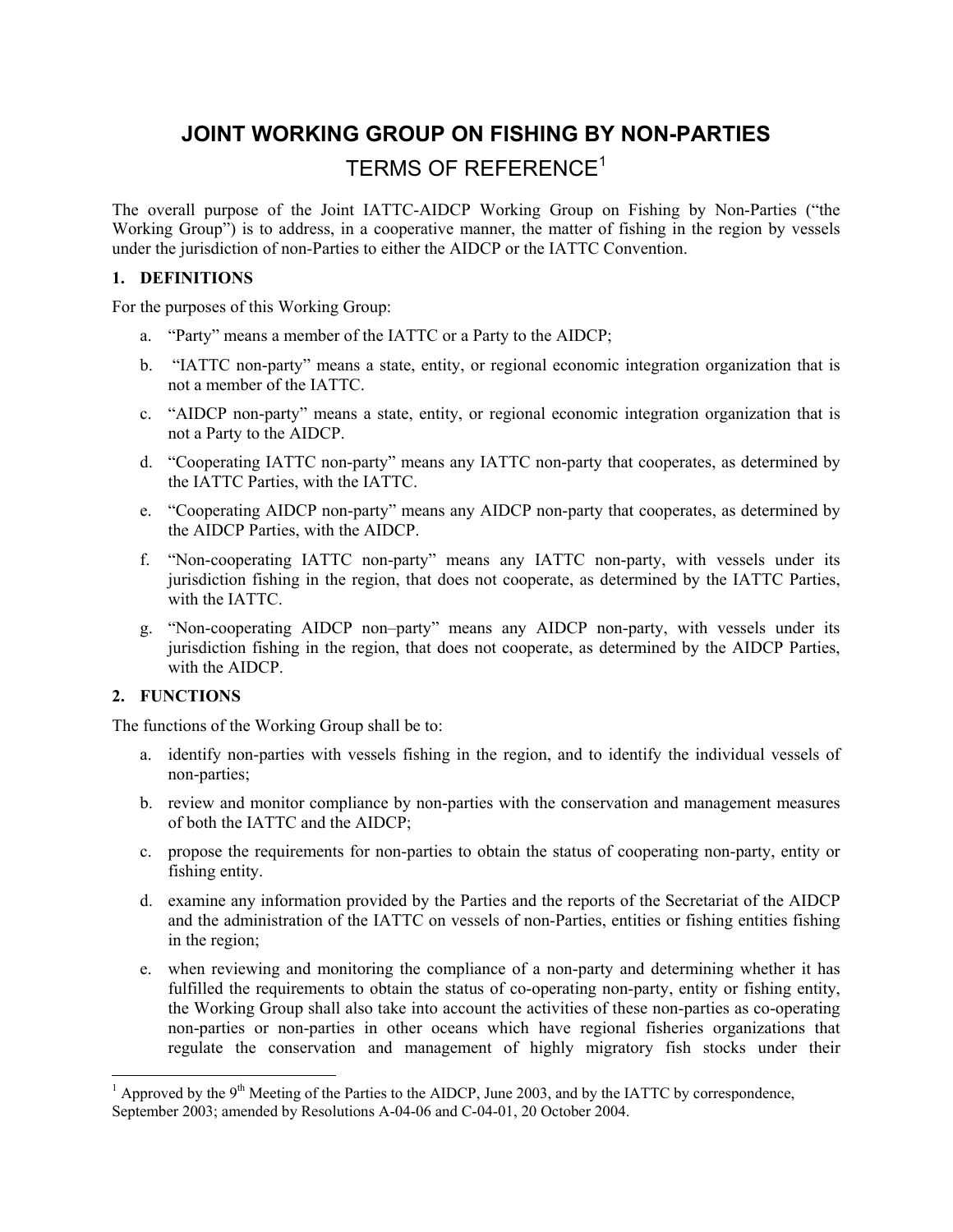competence;

- f. analyze the mechanism by which the status of cooperating non-party, entity or fishing entity shall be requested and granted;
- g. propose the procedures for evaluating the status of cooperating non-party, entity or fishing entity and define the reasons for revoking such a status;
- h. recommend to the IATTC and the Meeting of the Parties to the AIDCP, such actions as may be required to obtain, request, grant and maintain the status of cooperating non-party, entity or fishing entity, as well as those that are considered necessary to promote and improve compliance with the conservation and management measures of the IATTC and/or the AIDCP;
- i. develop and recommend measures to be adopted by the IATTC and the Meeting of the Parties to the AIDCP to eliminate IUU fishing activities in the region, in line with the FAO Plan of Action ;
- j. develop a system of notification of sighting and identification of non-Party vessels operating in the region;
- k. propose criteria for and develop a list of vessels identified as being engaged in IUU fishing activities in the region to complement the list of vessels authorized to fish in the region as identified in the IATTC Regional Vessel Register.

## **3. ORGANIZATION**

- a. The Working Group shall be composed of representatives of each of the Parties.
- b. Any government, individual or organization accredited as an observer to either the IATTC or the AIDCP may participate in the Working Group as an observer.
- c. All participants in the Working Group shall have speaking rights, but only the Parties shall participate in decisions.
- d. The Working Group shall hold at least one meeting every year.
- e. The Working Group may propose its own rules of procedure and of confidentiality if necessary for the performance of its duties, subject to the approval of the IATTC and the Meeting of the Parties to the AIDCP.
- f. The Chair of the Working Group shall be elected for a term of two years, and may be reelected to the position for one additional term. At the end of the last meeting of the two-year period, the Working Group shall elect a Chair for the next two-year term.

### **4. RECOMMENDATIONS AND REPORTS**

- a. All recommendations and reports of the Working Group shall be directed to the IATTC and the Meeting of the Parties to the AIDCP, as appropriate. The Working Group shall strive to adopt its recommendations and reports by consensus. In the event a consensus is not possible, the Parties to the IATTC Convention may, by consensus among themselves, direct recommendations to the IATTC on matters within its purview, and the Parties to the AIDCP may, by consensus among themselves, direct recommendations to the Meeting of the Parties to the AIDCP on matters within its purview.
- b. The Working Group may adopt its recommendations and reports by correspondence, pursuant to a procedure organized by the Director of the IATTC and approved by the Parties.
- c. All recommendations and reports emanating from the Working Group shall take into consideration the fact that the provisions and objectives of the IATTC Convention and the AIDCP are not the same.